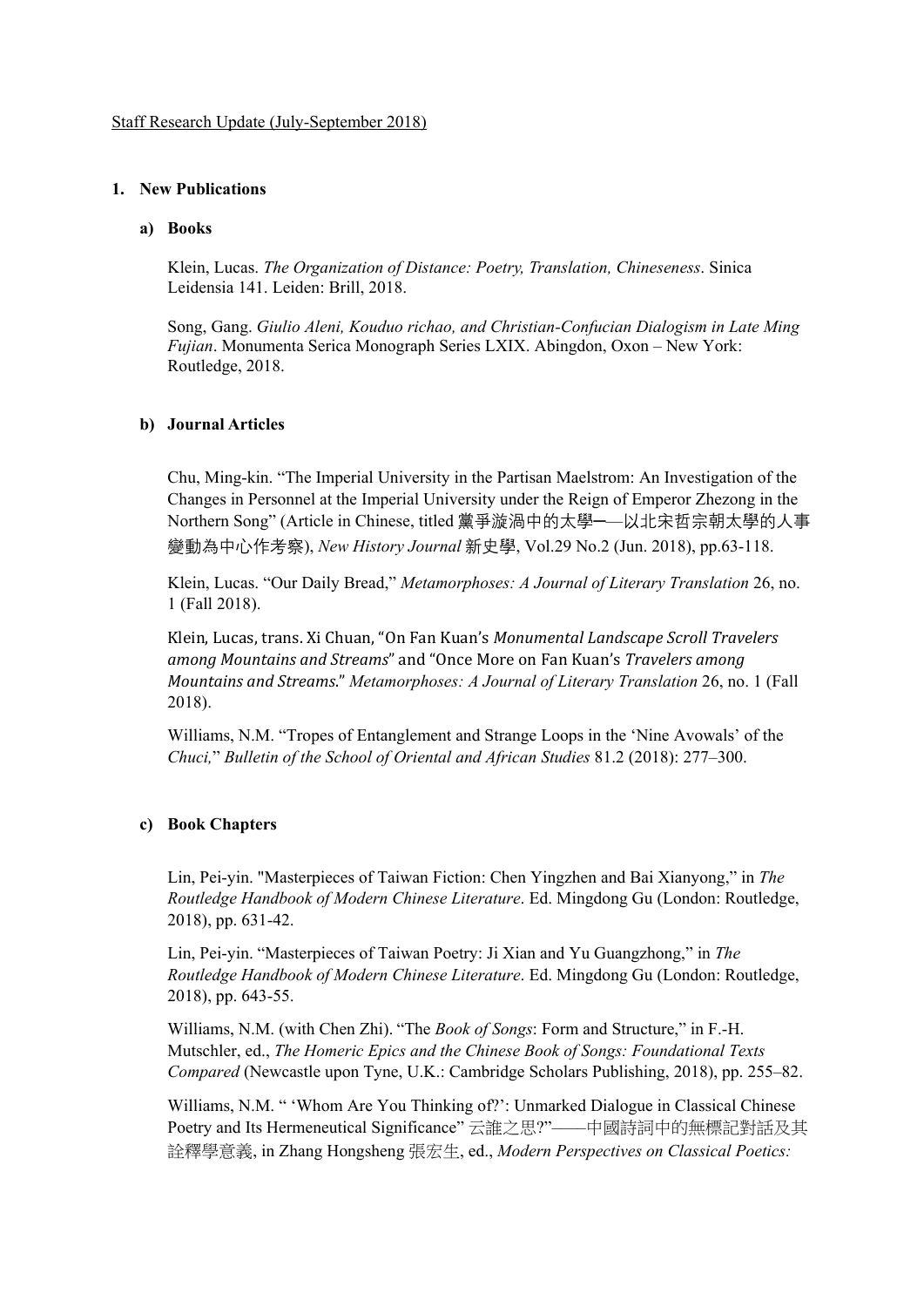*Leading Research on Chinese Poetics* 古典詩學的現代觀照———中國詩學研究前沿國際 論壇論文集 (Nanjing: Fenghuang chubanshe), 2018. 1–28.

### **2. Grants and Awards**

Dr. K.W. Fung was invited to serve as Advisor of the Special Exhibition entitled *East Meets West: Maritime Silk Routes in the 13<sup>th</sup> -18<sup>th</sup> Centuries* (Hong Kong Maritime Museum coorganised with the Guangdong Museum and supported by the Department of Culture of Guangdong Province and Home Affairs Bureau of HKSAR Government, and sponsored by The Swire Group Charitable Trust) held at Hong Kong Maritime Museum, August 14-November 11, 2018, as well as the Guest Curator of the Second Section "Mapping East and West" featuring navigational maps, charts and nautical instruments in the exhibition.

Dr. K W Fung was invited to serve as Project Assessor of the SDCF Greater China Summer Program in Chinese Studies, Sinological Development Charitable Foundation (SDCF).

Dr. Ng Nga Shan Eva received Knowledge Exchange (KE) Impact Project Grant 2018/19 on the project "Bilingual Learning for All – Upgrading *Newssary* and *Resources for Interpreting*" 普及 雙語學習——提升《時彙》程式及《傳譯資源網》(Amount of Award: HK\$85,000 for12 months) .

N.M. Williams was awarded General Research Fund (GRF) grant for "Reexamining the Nexus of Buddhist Thought and Chinese Rhetoric in Heian Japan" (36 months, HK\$298,581).

#### **3. Invited Lectures/ Talks**

Fung, KW. "Chinese Classics, Religion and Science: Past and Present," a presentation delivered at the Summary Session, SDCF Greater China Summer Program in Chinese Studies, Sinological Development Charitable Foundation (SDCF), Beijing, August 16, 2018.

Fung, K.W. convened the International Workshop "Instruments, Meteorological Forecasting and Everyday Technology in China, Hong Kong and Japan, 1870-1950" at Hong Kong Institute for the Humanities and Social Sciences, University of Hong Kong, Hong Kong, August 27-28, 2018.

Fung, K.W. "從亞述冶鑄工藝到希臘青銅天文曆機械裝置"(From Assyrian Metallurgical Crafts to Greek Bronze Astronomical-Calendrical-Mechanical Device), a Public Lecture presentation for the Special Exhibition of "奢華世代:從亞述到亞歷山大" (An Age of Luxury: The Assyrians to Alexander), organized by Hong Kong Museum of History, Leisure and Cultural Services Department, HKSAR Government, Hong Kong, September 1, 2018.

Leung, Shuk Man. "Hong Kong Identity through Youth and Student Cultural Revolution Discourse," Hong Kong Institute for the Humanities and Social Sciences, The University of Hong Kong, Hong Kong, September 11, 2018.

Ng, Nga Shan Eva. "Interpreting and Newssary" **傳譯與時彙,** Sing Yin Secondary School, Hong Kong, July 4, 2018.

Song Gang. "譯述經典: 晚明至清中葉天主教的《聖經》漢譯, "北京外國語大學比較文明 與人文交流高等研究院,北京, 2018 年 9 月 10 日.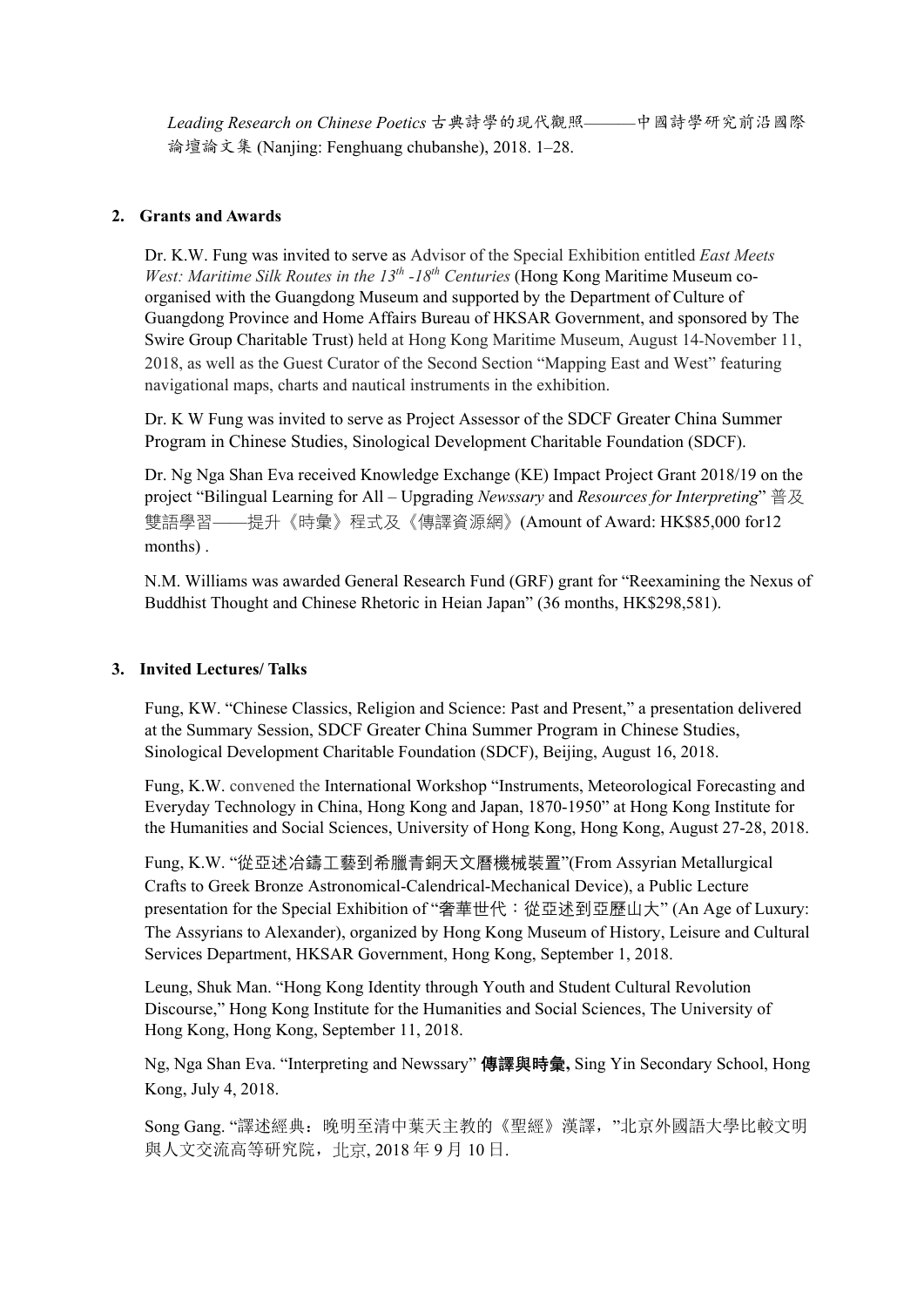Song Geng. "Masculinizing Jianghu Spaces: Homosociality, Nationalism and Chineseness," invited talk at the Australian Centre on China in the World, ANU, Canberra, 6 July, 2018.

Tang, Siufu. "Xunzi's Confucianism: Ritual as Self-Creation," Summer Workshop Program in Chinese Studies, Sinological Development Charitable Foundation (SDCF), The Chinese University of Hong Kong, Hong Kong, July 26, 2018.

# **4. Conference Presentations**

Chu, Ming-kin. "An investigation of Sun Di's letters to the prefect of Changzhou – with a brief discussion of book culture in the early Southern Song as revealed in the letters" (Presentation in Chinese, titled 孫覿〈與常州太守帖〉考——兼談帖中所見南宋初年若干書籍文化的現象), paper presentation to the "International Conference on  $10^{th}$ -13<sup>th</sup> century Chinese History and the 18<sup>th</sup> annual general meeting of the Chinese Association of the Sung Historians" 10  $\cong$  13 世紀中 國史國際學術研討會暨中國宋史研究會第十八屆年會, Lanzhou University, Lanzhou, August 17, 2018.

Chu, Ming-kin. "How did social networks of Song literati evolve? A preliminary survey of Sun Di's epistolary writings" (Presentation in Chinese, titled 宋代士人的社交網絡如何演變?以孫 覿的書信為中心作初步考察), paper presentation to the 2018 Song history summer conference in Japan 宋代史研究會夏合宿, Song Research Association in Japan 日本宋代史研究会, Ito, August 7, 2018.

Song, Geng. "Talent Show, Governmentality and the Chinese Dream," presented at the 22nd Biennial Conference of the Asian Studies Association of Australia, Sydney, July 4, 2018.

Fung, K.W. "Shi Shen, Zhang Heng and Ptolemy: Astronomical Traditions in the East and the West based on Dunhuang Manuscripts and related Documents discovered along the Silk Road," a paper presented atthe Invited Session entitled "Dunhuang:Meeting Point of Cultural Exchange along The Silk Road: Inheritance and Protection of Historical and Cultural Heritage in Dunhuang from the Perspective of Science and Technology," The XXIV World Congress of Philosophy, jointly organized byInternational Federation of Philosophical Societies (FISP)and PekingUniversity, Beijing, August 13-20, 2018.

Fung K.W. "Instruments and Meteorology in Newchwang (Yingkou), Hong Kong and Dairen (Dalian), 1870-1945," a paper presented at International Workshop on "Instruments, Meteorological Forecasting and Everyday Technology in China, Hong Kong and Japan, 1870- 1950," organized by Hong Kong Institute for the Humanities and Social Sciences, University of Hong Kong, Hong Kong, August 27-28, 2018.

Song, Gang, "The Other in Mutual Gaze: China and Britain in 19th-Century Illustrated Newspapers," 16th International Conference on New Directions in the Humanities, University of Pennsylvania, Philadelphia, July 5-7, 2018.

Song, Gang〈識事真主:龐迪我與晚明初興的西方神學〉 (To Know and Worship the True God: Pantoja and the Emergence of Catholic Theology in Late Ming China), International Conference "Reflexiones sobre la historia de los intercambios culturales entre China y España: IV centenario del fallecimiento de Diego de Pantoja," Beijing Foreign Studies University, Beijing, September 5-6, 2018.